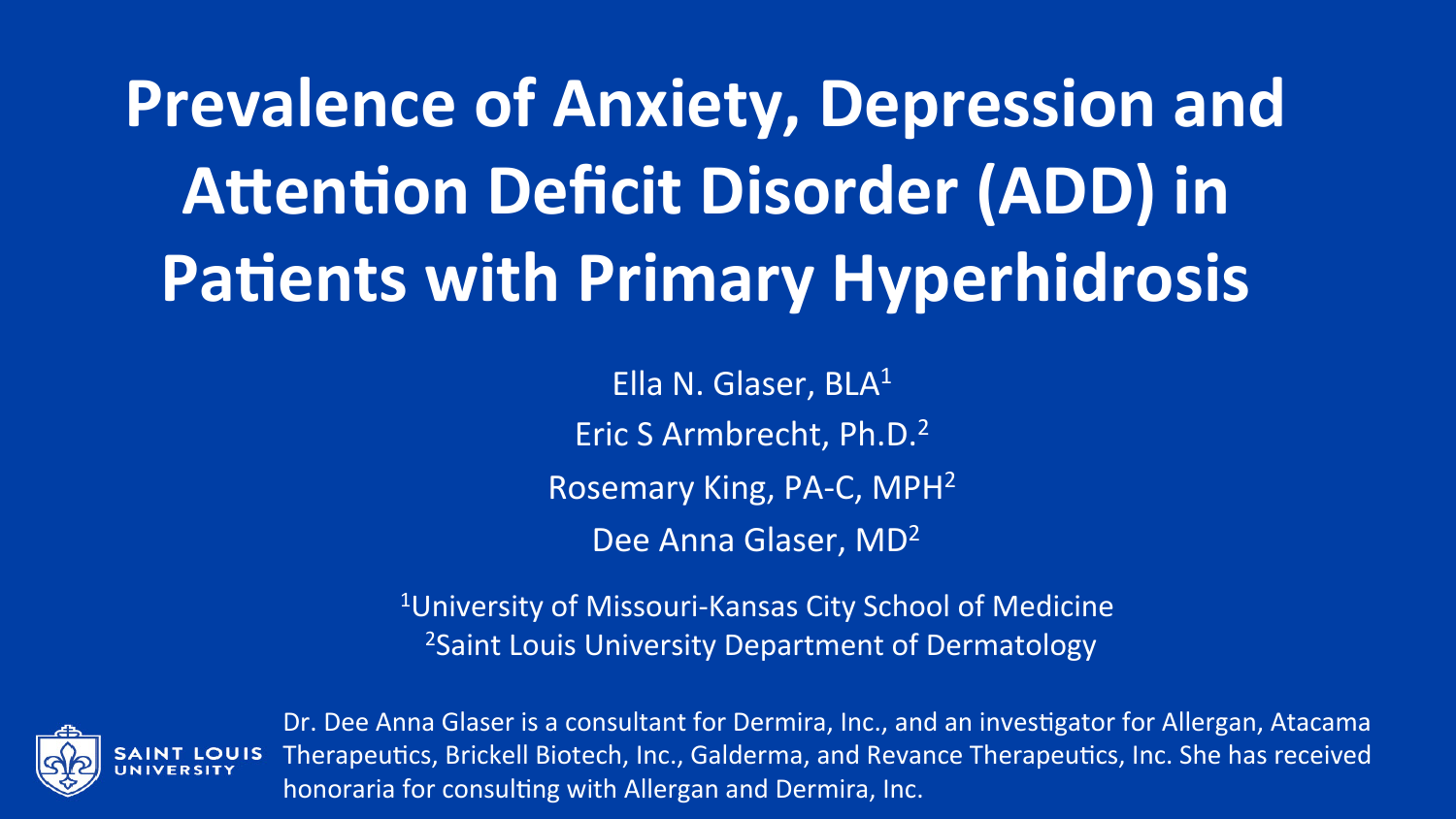## Background:

- Primary hyperhidrosis is a chronic and socially disabling disorder with a significant impact on quality of life.
- It has an estimated US prevalence of 4.8% ( $\sim$ 15.3 million people).<sup>1</sup>
- Few studies have attempted to estimate the prevalence of mental illness in patients with hyperhidrosis, and the results have been conflicting.<sup>2-4</sup>

References: 

- 1. Doolittle et al. *Arch Dermatol Res.* 2016;308(10):743-9.
- 2. Bahar R, et al. The prevalence of anxiety and depression in patients with or without hyperhidrosis (HH). *J Am Acad Dermatol*. 2016;75:1126-1133
- 3. Braganca GM et al. Evaluation of anxiety and depression prevalence in patients with primary severe hyperhidrosis. An Bras Dermatol. 2014;89:230-235.
- 4. Weber A et al. Psychosocial aspects of patients with focal hyperhidrosis. Marked reduction of social phobia, anxiety and depression and increased quality of life after treatment with botulinum toxin A. *Br J Dermatol*. 2005;152:342-345

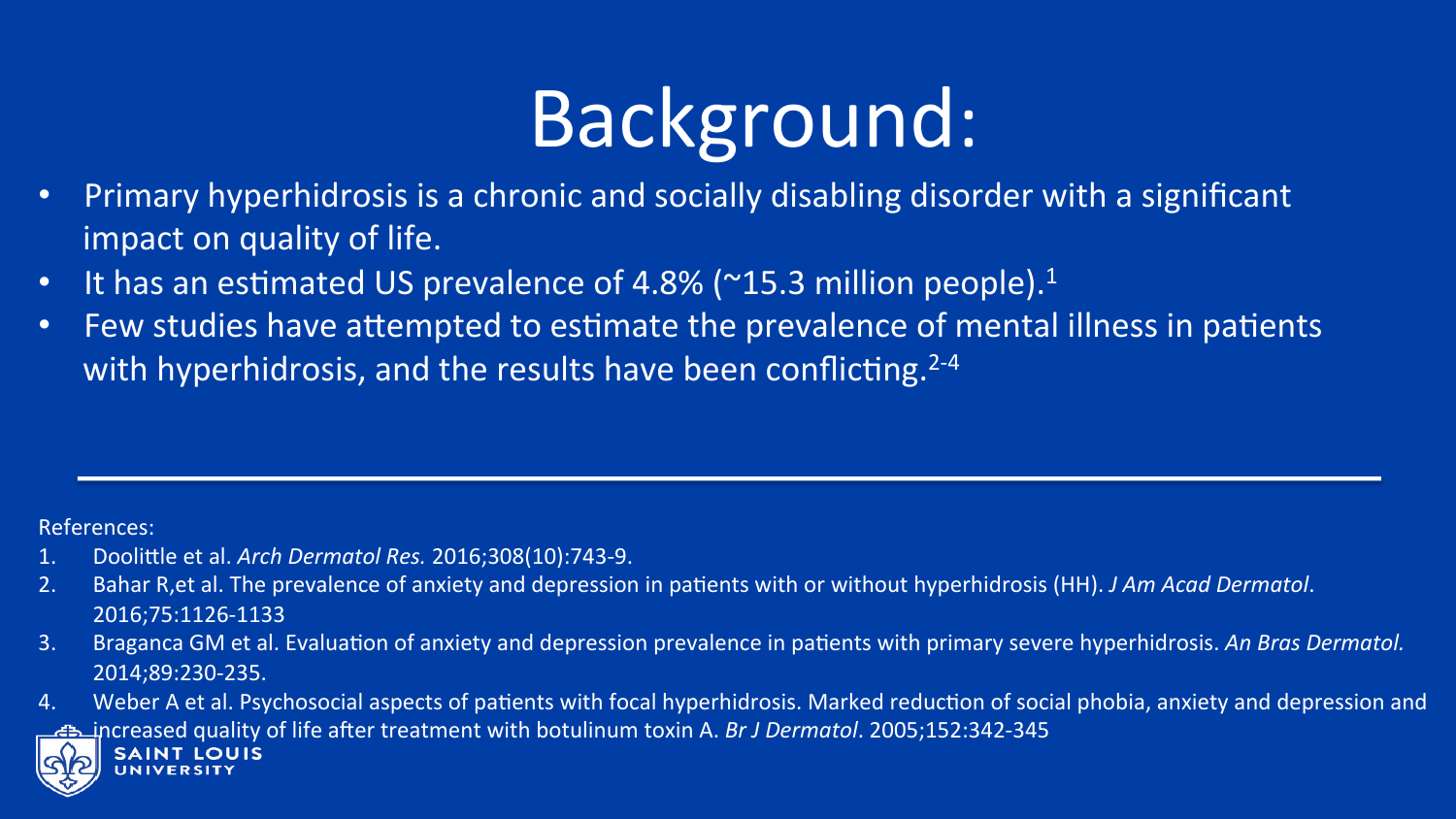

- Estimate the prevalence of depression, anxiety and attention deficit disorder (ADD) in patient was primary hyperhidrosis.
- Understand the correlation between hyperhidrosis location and severity with mental health

## Method:

- Patients diagnosed with primary hyperhidrosis from 2011-2018 at a single site were identified at time of initial evaluation.
- Age of onset, age at time of initial evaluation, gender, hyperhidrosis locations and Hyperhidrosis Disease Severity Scale (HDSS) were recorded.
- Patients were considered to have anxiety, depression, and/or ADD diagnosis if: (1 or more)
	- self reported diagnosis on intake form
	- had an ICD9 code of diagnosis
	- clinical note documenting diagnosis



And/or if taking ADD specific medication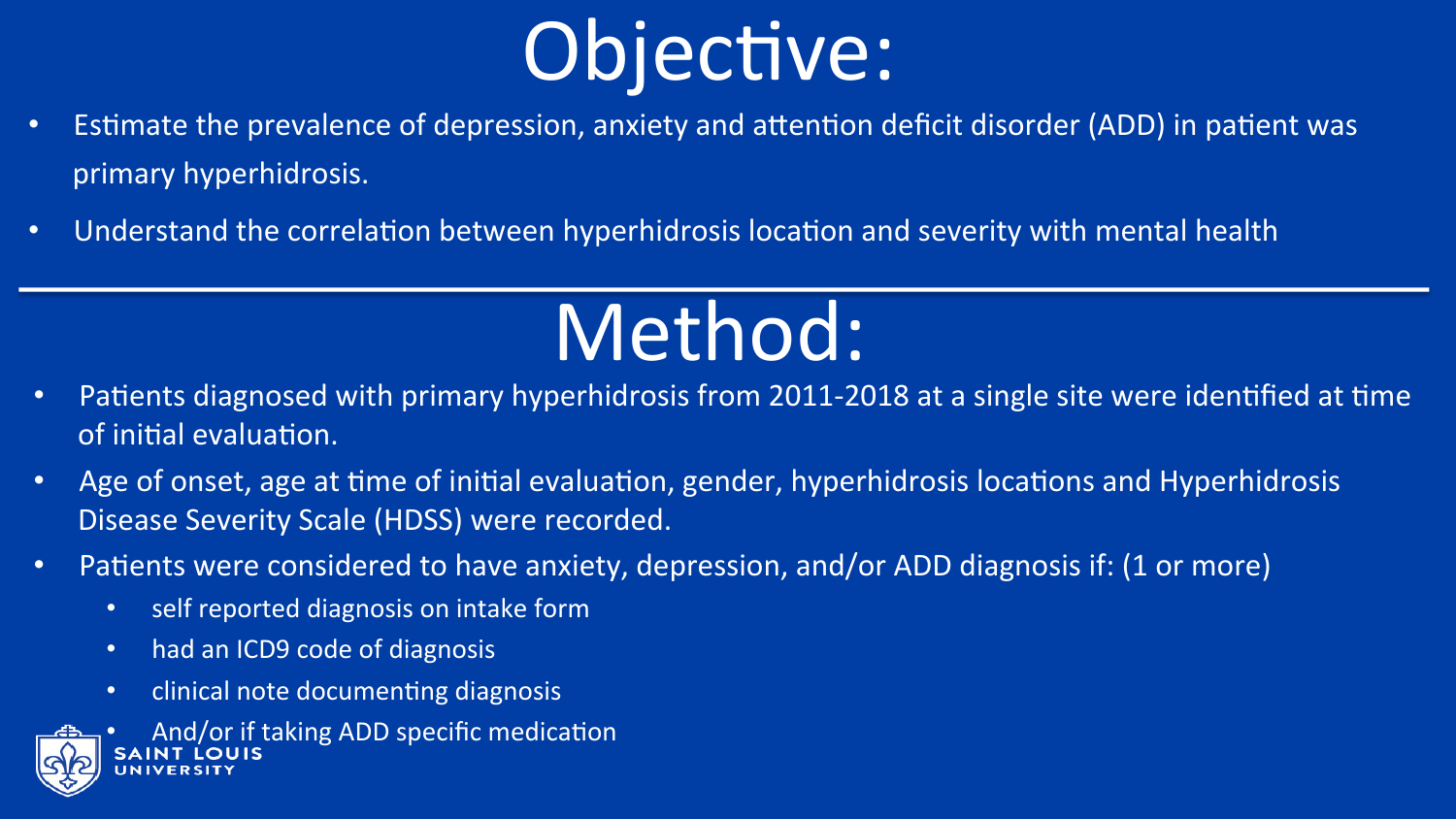| <b>Characteristic</b>                      | <b>Value</b>   |
|--------------------------------------------|----------------|
| Total number of<br>patients                | 500            |
| Age:                                       |                |
| Mean age of onset                          | 15             |
| Mean age at time of<br>evaluation          | 30             |
| Sex                                        | Number (%)     |
| Female                                     | 356 (71.2)     |
| Male                                       | 144 (28.8)     |
| Number of sites<br>involved                |                |
| $1$ to $3$                                 | 307 (61.4)     |
| 4 to 6                                     | 124 (24.8)     |
| 7 to 9                                     | 69 (13.8)      |
| <b>Psychiatric Diagnosis</b>               | Prevalence (%) |
| Anxiety                                    | 13.8           |
| Depression                                 | 12.4           |
| <b>Attention Deficit</b><br>Disorder (ADD) | 6.4            |

- **Results**<br>• Positive correlations between the number of anatomical HH sites involved and the prevalence of psychiatric conditions
- No association with overall HDSS severity or location involved with prevalence of psychiatric conditions